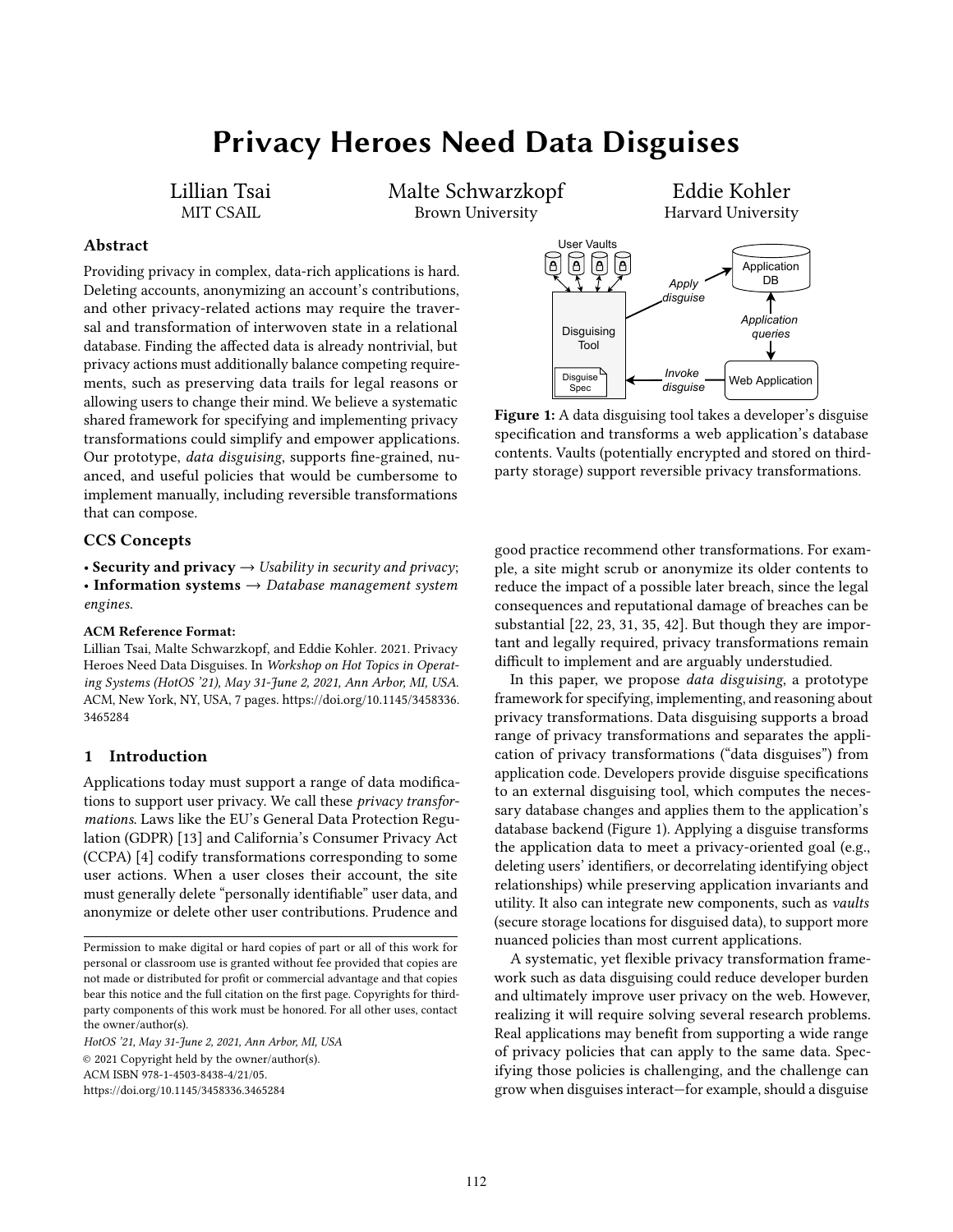that deletes data associated with a user also delete formerlyassociated data that has since been anonymized? Static analysis and other techniques may be required to explain the consequences of a disguise. Second, the performance impact of data disguises could be substantial, especially for disguises that transform many database rows on a live application database. Though these important challenges remain, our proofof-concept data disguising tool, Edna, already demonstrates the potential of this approach.

## 2 Challenges of Privacy Transformations

Privacy transformations have two key challenges: the broad range of possible policy choices for transformations, and the difficulty of implementing those policies. The first challenge can be appreciated by surveying current applications' policies around account deletion. Though many applications support deletion, some retain data for legal or necessary business purposes (e.g., Spotify fraud detection [\[40\]](#page-6-6), Amazon orders [\[17\]](#page-6-7)); some delete public contributions, but keep private messages unanonymized and visible to their recipients, reflecting the shared nature of such messages [\[18,](#page-6-8) [21\]](#page-6-9); and yet others keep public contributions visible but anonymize them, reattributing the contribution to a placeholder user (e.g., GitHub's "@ghost" [\[19\]](#page-6-10), Reddit/Lobsters' "[deleted]" [\[20,](#page-6-11) [28\]](#page-6-12)). A system aiming to simplify privacy transformations must thus support a range of operations, and implement application-defined policy.

The second challenge arises because privacy transformations are inherently difficult (they require extensive tracing of user identities through application data schemas), but are also secondary to normal application functionality. Modifying or deleting data must not compromise application functionality and preserve, for example, referential integrity of an application's relational database and other application invariants. Furthermore, one application may support several interacting privacy transformations.

The complexity of implementing basic transformations may have discouraged developers from supporting more nuanced policies. This is too bad, because where privacy is concerned, nuance often benefits users. For example, consider these useful policies that few applications support:

Reversible account deletion. GDPR and related laws focus on irrevocable account deletion, which permanently deletes a user's information when they depart a platform. Users may be more likely to proactively protect their privacy if they can return, i.e., if they can reverse their account deletion. Facilitating easy return is also in the web service's commercial interest. A weak form of reversible transformation might preserve user data in the application's database; though this hides the data from external view, it leaves it at risk to breaches and does not satisfy most legal requirements (e.g., GDPR). Stronger forms are possible, however: the records required to reverse account deletion might be in offline storage, or even encrypted and passed to the user themselves or to their authorized third-party cloud storage.

Expiration. Inactive users' accounts and data can make a data breach much worse. Data expiration policies could proactively anonymize or sanitize user contributions for long-inactive users. Expiration policies should likely be reversible to support user return.

Data decay. Gradual loss of fidelity in old data might strike a balance between the need to preserve historic information and its inherent dangers. Gradual data decay policies could apply increasingly strict privacy transformations over time, aging out sensitive but outdated user data.

These policies, and especially reversible transformations, were central to our thinking as we developed the data disguise paradigm. But they come with serious technical challenges. Once applications support multiple, potentially reversible privacy transformations—which may be triggered explicitly by users (e.g., account deletion), or happen automatically and apply across users (e.g., data decay)—applications must correctly handle different interleaving of transformations that touch the same data.

## <span id="page-1-0"></span>3 A Nuanced Policy

To make this more concrete, we describe user scrubbing, a specific nuanced privacy transformation that the HotCRP paper review application should support. When a user deletes their account in HotCRP today, the HotCRP code transitively deletes all of the user's data, including their reviews. However, the scientific review process generally requires that the text of reviews be retained for some time (for reference by authors and to justify decisions). Preserving reviews while deleting their owner requires a nuanced policy that combines anonymization with deletion.

Specifically, user scrubbing for a user Bea should: (1) Delete Bea's user account. (2) Delete information that's only relevant to Bea, such as Bea's review preferences. (3) Delete Bea's contact author relationships to any submissions. (4) Select or create a set of placeholder users. (5) Modify Bea's other retained data, such as reviews, to refer to the placeholder users instead of Bea, thereby decorrelating the reviews from Bea's identity.

After the scrubbing completes, Bea's review texts are still in the system, but they are linked to different anonymous placeholders, making them difficult to reassociate with one another or with Bea. Placeholder users have suitable default values; for example, placeholder users should be disabled, ensuring they have no permissions and cannot log in. This policy removes Bea's relationship to submissions, but does not remove the submissions themselves; a different policy might go even further and automatically delete a submission whose last author is scrubbed.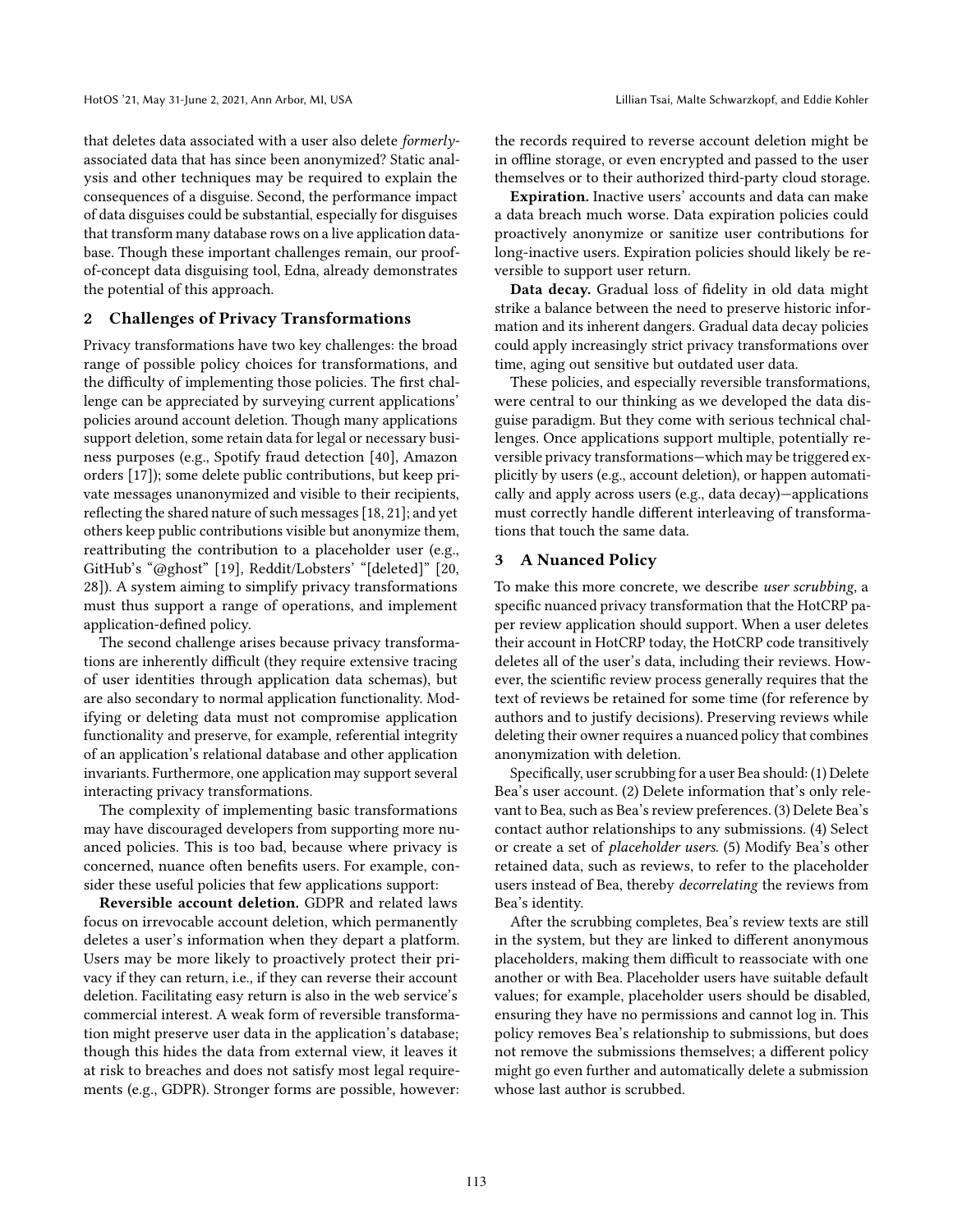<span id="page-2-0"></span>

Figure 2: HotCRP's user scrubbing disguise decorrelates Bea's reviews from Bea's identity while maintaining referential integrity using anonymous placeholders.

```
disguise_name : " UserScrub ",
user_to_disguise : $UID ,
tables :
   ContactInfo :
      generate_placeholder : [
          ("name", Random),
          ("email", Default(None)),
          ("disabled", Default(true)),
          ..
      \overline{1} ,
      transformations: [Remove(pred: "contactId" = $UID)]
   ReviewPreference :
      transformations: [Remove(pred: "contactId" = $UID)]
   Review :
      transformations : [ Decorrelate (
          pred: "contactId" = $UID,
          foreign_key: ("contactId", ContactInfo)
      ) ]
```
Figure 3: Part of a HotCRP user scrubbing disguise specification. \$UID refers to the user invoking the disguise.

Already, this policy is better than policies implemented in HotCRP or other systems. However, we hope to improve user experience further by making such policies reversible. For example, a scrubbed user loses the ability to edit their reviews; a scrubbed user might decide to temporarily reveal their identity to HotCRP in order to fix a typo. Furthermore, it is easy to imagine automatically applying such policies after some time (e.g., two years after the conference), perhaps to hide youthful reviewing sins.

## 4 Our Current Data Disguising Framework

We propose *data disguising*, a systematic approach to privacy transformations that separates them from application code. We believe that data disguising systems will help support flexible privacy transformations. Data disguising represents privacy transformations as structured disguises that the application developer specifies to capture an application's privacy policies. Applications invoke an external data disguising tool's API to apply disguises; the tool interprets the specification and applies the necessary physical changes to the database. Data disguising offers mechanisms to handle interactions between disguises and reversible disguises.

## 4.1 Disguises: Structured Privacy Transformations

The broad range and application-specific nature of privacy transformations poses a real implementation challenge. Most importantly, transformations must maintain the integrity of the application's data in storage when applied. For example, decorrelating users from their reviews could easily violate referential integrity (i.e., no dangling foreign keys) unless applied carefully. Data disguises' structured nature and automated application seeks to ensure this property.

Data disguises are built on three fundamental transformation operations—data removal, object content modification, and decorrelation by modifying references between objects—that can capture and structure many desirable privacy transformations. The application developer writes a disguise specification for each of the application's privacy transformations. This specification consists of predicated transformation operations on each table, which describe how to transform objects of that table that satisfy the predicate. The data disguising tool takes the disguise specification and turns it into storage operations that appropriately rewrite affected foreign keys.

Figure [2](#page-2-0) illustrates how the tool performs the example user account deletion disguise for Bea, when given a specification like that in Figure [3.](#page-2-1) When her account is active, Bea's profile is associated with her true identity and her reviews. When Bea deletes her account, her reviews move to privacypreserving placeholders, making it seem as if a different user entered each of Bea's reviews. This prevents an observer from correlating these contributions to expose Bea's identity, but importantly preserves referential integrity.

## 4.2 Handling Disguise Interactions

Applications use disguises to achieve specific privacy goals, but this can be complicated by interactions between different disguises. Because disguises inherently reduce identifying information, applying one disguise may change the outcome of future disguises applied on top of it.

For example, consider two desirable disguises in HotCRP: GDPR and ConfAnon. GDPR removes a user's account ([§3\)](#page-1-0); ConfAnon provides user privacy by anonymizing all conference data. These disguises touch the same data: applying ConfAnon destroys information that GDPR would remove or transform if applied to an unmodified database.

In some cases, the disguises compose naturally—e.g., there is no need to decorrelate data that another disguise removed but in others, the tool may need to access the original data to meet the application's privacy goals. Data disguising provides the infrastructure and mechanisms to reveal data to support of disguise composition; however, automatically detecting when this is needed to achieve application privacy goals remains an open challenge ([§7\)](#page-4-0).

Vaults provide the infrastructure to reveal previously disguised data when necessary. A vault is a storage location not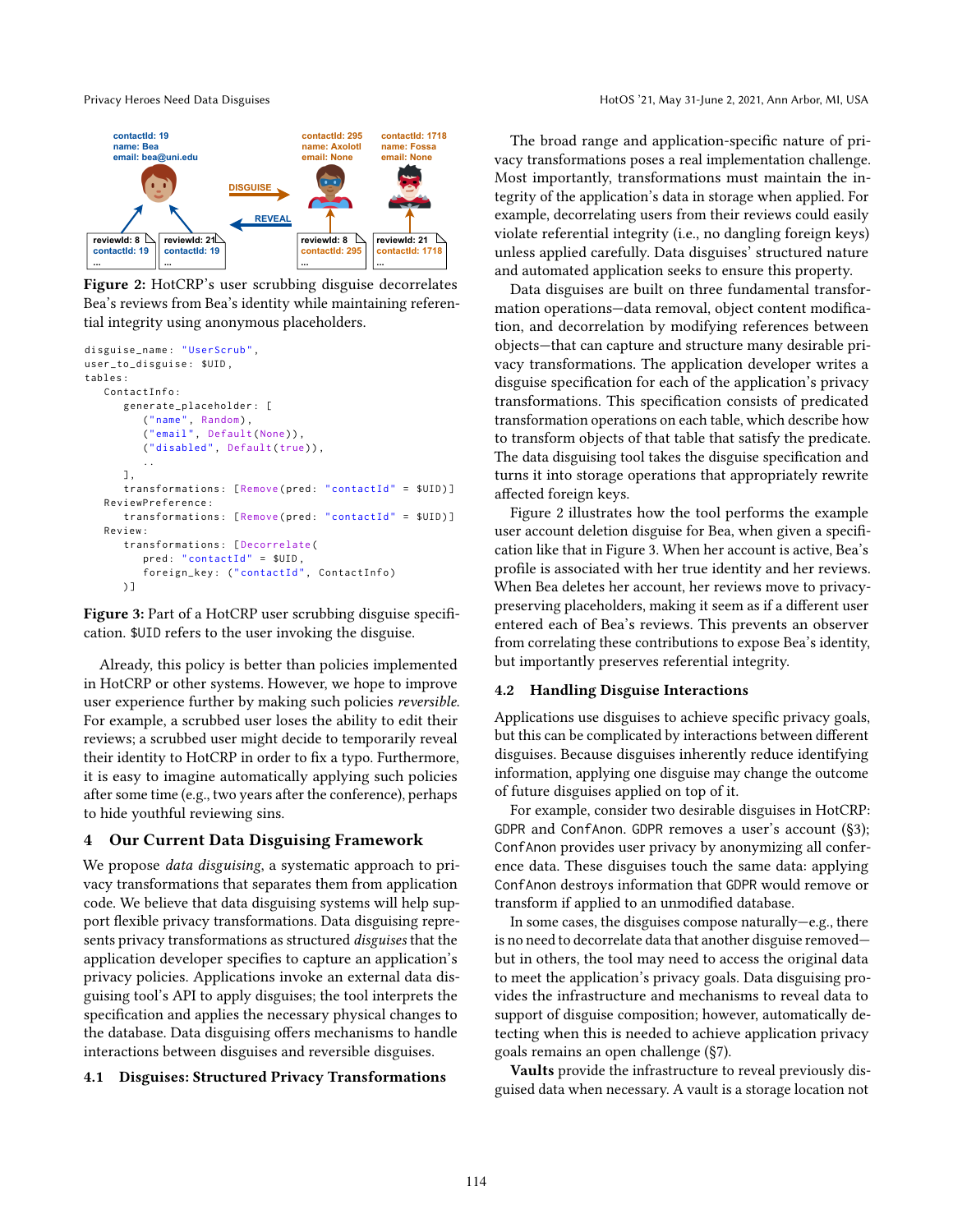accessible to application queries that stores reveal functions for applied disguises. Applying these functions reveals the underlying data transformed by a disguise (possibly temporarily). The disguising tool generates the reveal functions when applying a disguise, using the specification and the disguised data.

Vaults admit various deployment models that have different security and privacy properties. These include storing vaults in offline storage, which provides a modicum of security, but makes access by the data disguising tool easy; or having vaults stored entirely by some third party or locally by the user, with an API for disguise tool access. The vault contents might be encrypted, and access might require explicit approval by the user, who holds the private key.<sup>[1](#page-3-0)</sup> Entries in a vault could also be configured to expire after some time; making the corresponding disguises irreversible.

The vault deployment model can greatly affect the practicality of disguise reversal. For example, a reversible GDPR must store reveal functions in per-user vaults external to the application storage to be GDPR-compliant. While it is reasonable to imagine accessing a single user's vault to reverse GDPR in this model, complete reversal of ConfAnon would need to retrieve reveal functions from all users' vaults, an infeasible task. An alternative might be to provide multi-tier security: the first tier stores reveal functions of non-GDPR disguises in a global vault accessible to the disguising tool and application, while the second tier stores reveal functions from user-invoked disguises in external, per-user encrypted vaults. We imagine that exploring different vault designs will be an important part of data disguising research.

Reverting disguises. Reveal functions also help with explicit disguise reversal (e.g., a returning user): the application invokes the disguising tool's API to revert a previously applied disguise. This reversal permanently reveals data, restoring it to the application database. However, other disguises may have affected the database contents in the interval between the original disguising and the explicit reveal. To ensure that any revealed data still respects other active disguises, the tool keeps a persistent log of all disguises the application applied, and re-applies disguises from the relevant log interval to the revealed data.

For example, reversal of GDPR must avoid reintroducing identifiable reviews if ConfAnon has occurred since GDPR was applied. The data disguising tool would applying the relevant ConfAnon anonymization operations to any revealed data from GDPR's reversal before making it visible the application.

<span id="page-3-1"></span>

| Application<br><b>Disguise</b> | #Object<br><b>Types</b> | Schema<br>LoC | <b>Disguise</b><br>LoC |
|--------------------------------|-------------------------|---------------|------------------------|
| Lobsters-GDPR                  | 19                      | 318           | 100                    |
| HotCRP-GDPR                    | 25                      | 352           | 142                    |
| HotCRP-GDPR+                   | 25                      | 352           | 255                    |
| HotCRP-ConfAnon                | 25                      | 352           | 232                    |

|  | Figure 4: Data disguise specifications for Lobsters and |  |  |
|--|---------------------------------------------------------|--|--|
|  | HotCRP have similar complexity to a relational schema.  |  |  |

Explicit application modifications to disguised data (other than deletion) are harder to handle; the framework might prohibit them, or log them to the relevant vaults.

## 5 Prototype

Our prototype disguising tool, Edna, is written in Rust and provides data disguising for applications that use relational databases. Disguises in Edna associate each table in the application schema with a set of predicate-transformation pairs. Predicates are arbitrary SQL WHERE clauses, which Edna uses to select table rows to transform; a transformation is either a removal, a decorrelation of a particular foreign key, or a modification of a particular column. A modification takes a closure over the original column value that returns the updated value. For tables that are decorrelated, developers describe how to find placeholders by providing per-column closures over the original column value that return the placeholder column value.

Edna represents vaults as (currently unencrypted) peruser database tables. Reveal functions stored in vaults use the original and updated states of objects touched by a reversible disguise to generate the necessary operations to restore the original state. Edna also keeps a disguise history table that logs all disguises performed.

## 6 Case Studies

To evaluate the ease of writing disguises, we implement disguises for GDPR deletion in Lobsters [\[27\]](#page-6-14), an open-source news feed application, and HotCRP [\[16\]](#page-6-15). We consider four disguises: Lobsters-GDPR and HotCRP-GDPR implement the current account deletion policies in the two applications [\[24,](#page-6-16) [28\]](#page-6-12). HotCRP-GDPR+ specifies a HotCRP account deletion policy that balances useful data retention with data deletion for privacy (user scrubbing, [§3\)](#page-1-0), and HotCRP-ConfAnon specifies the conference anonymization disguise for HotCRP.

Developer Effort. We would hope that writing disguises involves similar labor and difficulty as writing relational schemas. In particular, a developer should write a disguise only once, and specify some reasonable number of predicated transformations for each object type. Figure [4](#page-3-1) shows that the disguise specification for our applications is indeed comparable in size to the applications' schemas.

<span id="page-3-0"></span><sup>&</sup>lt;sup>1</sup>To protect against lost keys, the vault could be threshold encrypted with a private key secret-shared [\[39\]](#page-6-13) between the user, the web application, and a trusted third party (e.g., the EFF), so that the user can authorize the application and the third party to decrypt.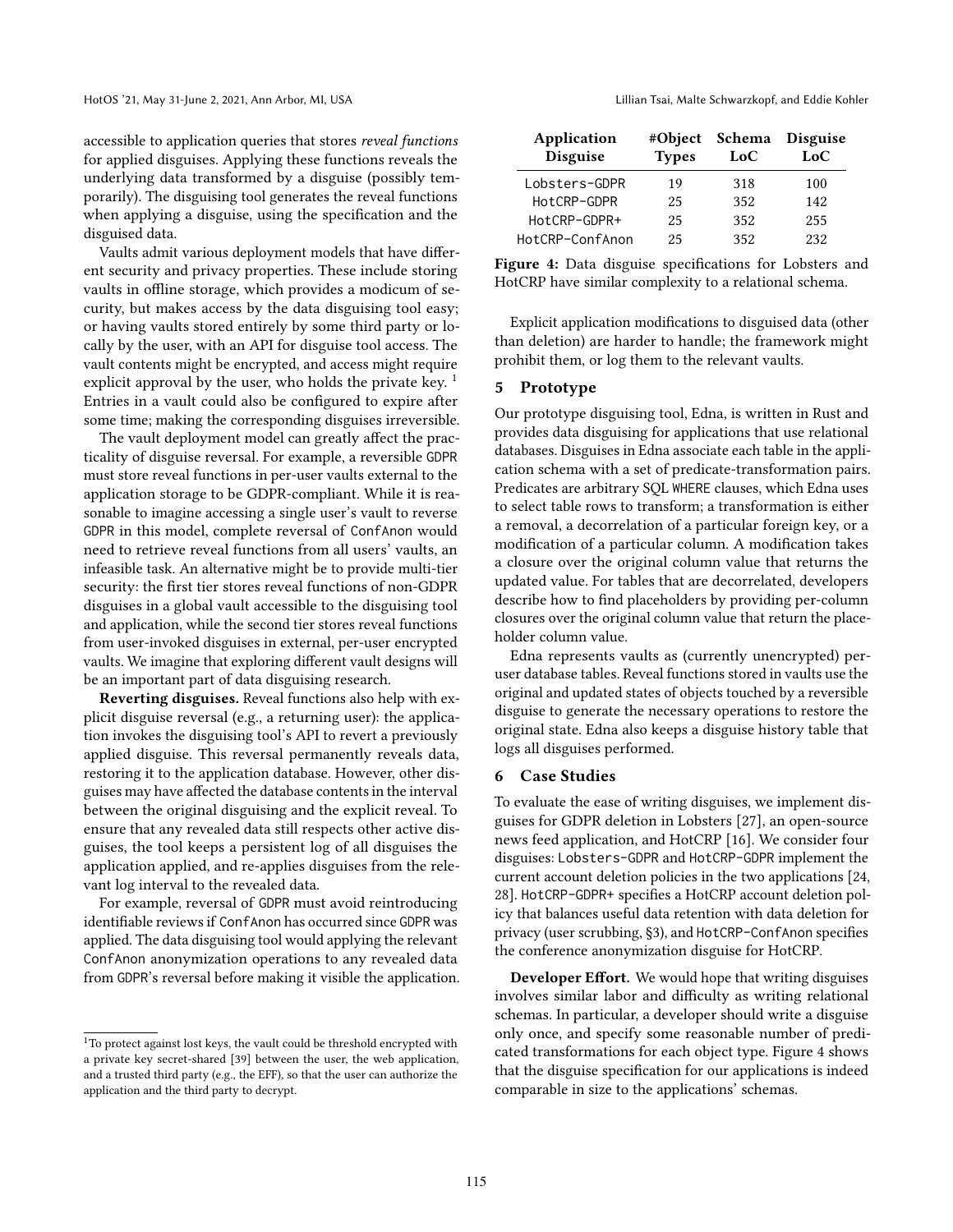Performance. Data disguising faces several performance challenges. As expected, we observe that the number of queries performed by Edna to fetch and update the relevant to-be-disguised objects grows linearly with the number of objects. This disguise overhead is unavoidable: these modifications are crucial to applying the disguise. Edna currently applies these changes in one large SQL transaction; batching, parallelization, and asynchronous application could improve performance. The importance of reducing the cost of disguise application depends on the rate of disguising, which may range from rare (as in today's applications) to quite frequent (in a privacy-supporting world where users freely disguise and reveal themselves, or data expires).

Disguise interdependencies can further increase the cost of disguising: when applying a disguise, Edna not only modifies objects, but may also read and apply reveal functions from vaults. In the worst case, Edna might need to read, reverse, and reapply all previous reversible disguises in their entirety.

We evaluate the estimated cost of vault operations and disguise composition in an experiment with a HotCRP database with 430 users (30 PC members), 450 papers, and 1400 reviews. We first invoke Edna with two independent disguises: two HotCRP-GDPR+ disguises for different users. We then compare the cost of invoking HotCRP-GDPR+ after having applied HotCRP-ConfAnon, a conflicting but reversible disguise. Applying a PC member's HotCRP-GDPR+ after having applied an independent HotCRP-GDPR+ takes 135ms on average. The same HotCRP-GDPR+ disguise applied after HotCRP-ConfAnon takes 452ms on average; HotCRP-ConfAnon itself takes about 7,000ms. The added overhead stems from Edna's temporarily recorrelation of objects using reveal functions so it can correctly remove them. While this selective reintroduction of data from user vaults is not free, it is cheaper than completely undoing the prior HotCRP-ConfAnon disguise.

When we apply a (manual) optimization that avoids unnecessarily redoing decorrelation actions that have already been taken by HotCRP-ConfAnon, the latency for HotCRP-GDPR+ after HotCRP-ConfAnon drops to 118ms. We imagine that we will be able to use static analysis of the disguise and schema to automate this optimization in the future.

### <span id="page-4-0"></span>7 Discussion

Data disguising simplifies implementing privacy transformations. However, our proposed data disguising framework still leaves open questions.

For instance, we provide mechanisms for a disguising tool to handle disguise composition, but do not yet answer how the disguise specification communicates an application's privacy goals and how the tool decides when to utilize vaults and reveal functions. If only one disguise is ever applied (e.g., GDPR), the disguise specification's operations may completely state the application's privacy goals (e.g., de-identify the user). However, with multiple, co-dependent disguises, the tool may reach an end-state that fails to achieve the application's privacy goals if it merely applies the disguise operations. How to convey the application's privacy goals to the disguising tool is a challenging research problem. One possibility might be to ask developers to write assertions over the end-state of application data after a disguise has been applied (e.g., "user no longer has any reviews"). If these assertions were amenable to static analysis, the tool could, before applying any disguises, determine which mechanisms need to be utilized to appropriately apply each disguise. Or perhaps assertions could be arbitrary predicates over the end-state, which the tool would check after disguise application to ensure the state adheres to the application's privacy goals; if these checks fail, the tool would revert the disguise and try again with a different mechanism until it passes the checks, or notify the developer of an error.

Furthermore, our framework does not answer how disguises compose with normal application changes to disguised data. Application updates may alter the scope of a disguise (i.e., changing the set of objects satisfying a disguise predicate). In addition, data introduced by a reveal function may lack application updates that occurred since the original disguise. One possible solution is to make such updates themselves disguises, and store metadata about them in vaults, but this would be expensive. Another solution would prohibit updates to disguised data (which limits the application).

Finally, more research is required to handle updates to the application schema or disguise specifications in a system that has already applied disguises. Database schema evolution research [\[10\]](#page-5-2) may offer insights into supporting disguises and disguise reversals after such updates.

Data disguising also has some clear limitations. It assumes that application objects capture all data that needs transforming; application snapshots, backups, or external data copies are out of scope, and require e.g., taint tracking techniques. Data disguising also importantly does not provide privacy guarantees beyond the specification. Privacy goals are necessarily application-specific, and data disguising is only as good as the developer-written specification. We imagine that data analysis tools and heuristics can help developers improve or catch errors in disguise specifications, similar to e.g., techniques for detecting incorrect deletion [\[9\]](#page-5-3).

## 8 Related Work

Two prior systems for personal data deletion are particularly relevant to data disguising: Sypse [\[11\]](#page-5-4), which pseudonymizes user data and partitions personally identifying information (PII) from other data, and DELF [\[9\]](#page-5-3), a framework for data deletion at Facebook. While Sypse also traverses foreign keys, its design is application-oblivious, and leaves the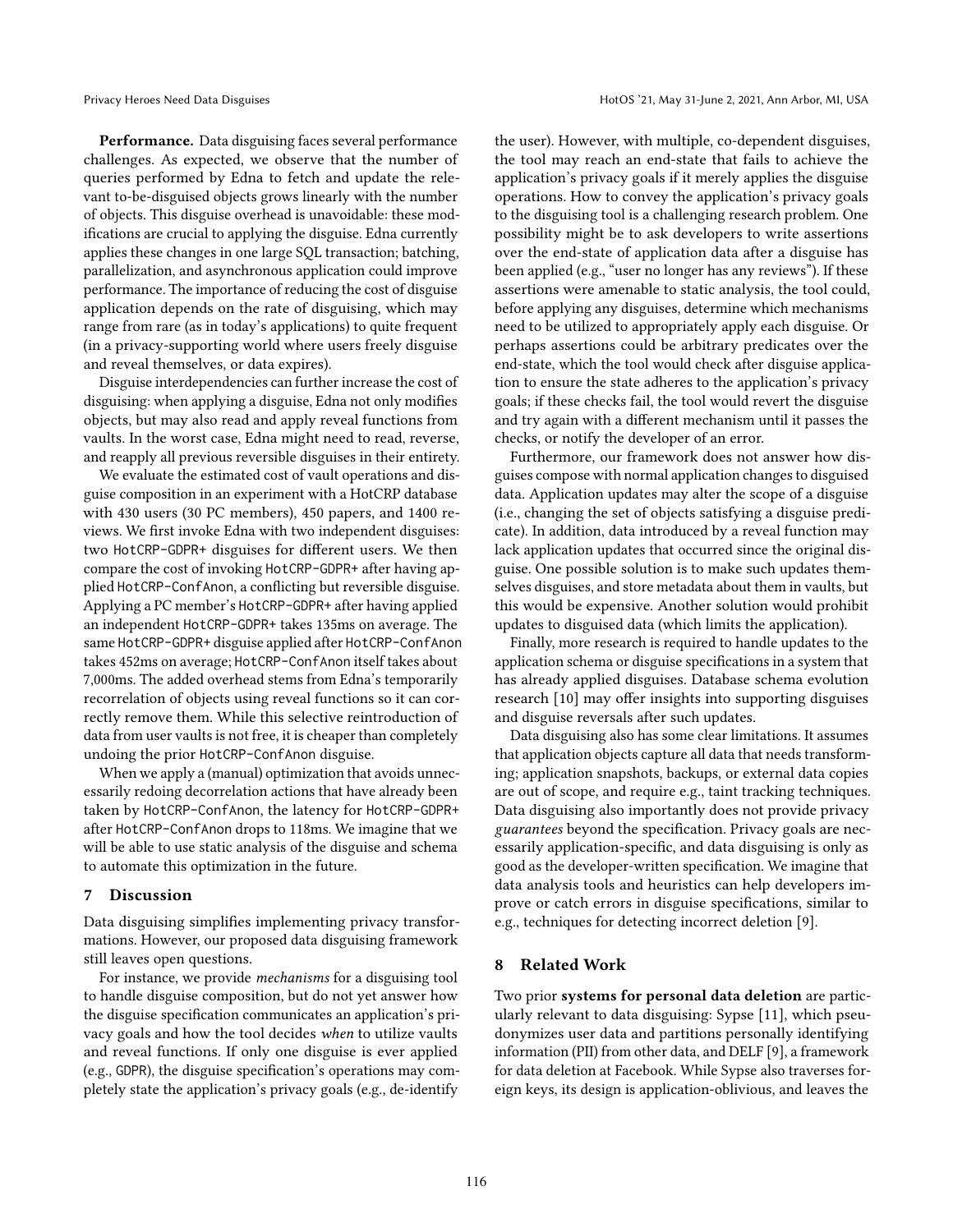specification of what counts as PII as future work. Data disguising provides a way to specify sensitive data and correlations, as well as application-specific transformations. Instead of constantly maintaining data partitions (as Sypse does), data disguising adapts the physical database on disguising. DELF [\[9\]](#page-5-3) helps developers write correct data deletion code, and uses annotations on application edge and object types to specify a deletion policy. DELF focuses only on data deletion, while data disguising targets broader privacy transformations, including decorrelation.

Database designs for GDPR compliance [\[25,](#page-6-17) [38\]](#page-6-18) track the owner of data objects and erase them when requested under the GDPR. They either modify the data layout [\[38\]](#page-6-18) or use fine-grained information flow tracking (IFC) to determine PII propagation and restrict access [\[25\]](#page-6-17). Data disguising can be employed for GDPR compliance, but supports nuanced privacy transformations beyond deleting PII, and requires no ownership tracking or fine-grained IFC.

Other systems enforce developer-specified visibility and access control policies based on general information flow control approaches [\[8,](#page-5-5) [14,](#page-6-19) [15,](#page-6-20) [37,](#page-6-21) [41\]](#page-6-22), authorized views [\[3\]](#page-5-6) or per-user views [\[29\]](#page-6-23), and rewriting database queries [\[30,](#page-6-24) [34\]](#page-6-25). Data disguising transforms the actual data stored.

Privacy-preserving data mining approaches, such as  $k$ anonymity,  $l$ -diversity, and differential privacy  $[1, 12]$  $[1, 12]$ , provide statistical privacy guarantees. These complement data disguising: disguise predicates might be based on differential privacy, for example.

Finally, clean-slate designs for user-centric data ownership paradigms seek to "decentralize" the internet [\[2,](#page-5-9) [5–](#page-5-10)[7,](#page-5-11) [26,](#page-6-26) [32,](#page-6-27) [33,](#page-6-28) [36\]](#page-6-29), granting ultimate control over data to endusers. These systems are an extreme realization of per-user vaults: they typically lack the capacity for server-side compute, burden users with long-term data maintenance, and break the current application revenue model. In contrast, data disguising helps developers specify and automate privacy transformations without changing the application data model or business model.

### Acknowledgments

We thank M. Frans Kaashoek, Shriram Krishnamurthi and members of the MIT PDOS group for feedback on earlier version of this paper. This work was supported by NSF awards CSR-1704172, CSR-1704376, and CSR-2045170, and by a Google Research Scholar Award. Lillian Tsai is supported by an NSF GRFP.

## References

<span id="page-5-7"></span>[1] Charu C. Aggarwal and Philip S. Yu. "A General Survey of Privacy-Preserving Data Mining Models and Algorithms". In: Privacy-Preserving Data Mining: Models and Algorithms. Edited by Charu C. Aggarwal and Philip S. Yu. Boston, MA: Springer US, 2008, pages 11–52.

- <span id="page-5-9"></span>[2] Muneeb Ali, Ryan Shea, Jude Nelson, and Michael J. Freedman. Blockstack Technical Whitepaper v1.1. URL: [http://cs.](http://cs.brown.edu/courses/csci2390/readings/blockstack-v1.1.pdf) [brown.edu/courses/csci2390/readings/blockstack-v1.1.pdf](http://cs.brown.edu/courses/csci2390/readings/blockstack-v1.1.pdf) (visited on 06/05/2020).
- <span id="page-5-6"></span>[3] Kristy Browder and Mary Ann Davidson. "The Virtual Private Database in Oracle9iR2". In: Oracle Technical White Paper, Oracle Corporation 500.280 (2002).
- <span id="page-5-1"></span>[4] California Legislature. The California Consumer Privacy Act of 2018. June 2018. url: [https://leginfo.legislature.ca.gov/](https://leginfo.legislature.ca.gov/faces/billTextClient.xhtml?bill_id=201720180AB375) [faces/billTextClient.xhtml?bill\\_id=201720180AB375.](https://leginfo.legislature.ca.gov/faces/billTextClient.xhtml?bill_id=201720180AB375)
- <span id="page-5-10"></span>[5] Tej Chajed, Jon Gjengset, Jelle van den Hooff, M. Frans Kaashoek, James Mickens, Robert Morris, and Nickolai Zeldovich. "Amber: Decoupling User Data from Web Applications". In: Proceedings of the 15th Workshop on Hot Topics in Operating Systems (HotOS). Kartause Ittingen, Switzerland, May 2015.
- [6] Tej Chajed, Jon Gjengset, M. Frans Kaashoek, James Mickens, Robert Morris, and Nickolai Zeldovich. Oort: User-Centric Cloud Storage with Global Queries. Technical report MIT-CSAIL-TR-2016-015. MIT CSAIL, 2016.
- <span id="page-5-11"></span>[7] Ramesh Chandra, Priya Gupta, and Nickolai Zeldovich. "Separating Web Applications from User Data Storage with BSTORE". In: Proceedings of the 2010 USENIX Conference on Web Application Development (WebApps). Boston, Massachusetts, USA, 2010.
- <span id="page-5-5"></span>[8] Adam Chlipala. "Static Checking of Dynamically-Varying Security Policies in Database-Backed Applications". In: Proceedings of the 9th USENIX Symposium on Operating Systems Design and Implementation (OSDI). Jan. 2010, pages 105–118.
- <span id="page-5-3"></span>[9] Katriel Cohn-Gordon, Georgios Damaskinos, Divino Neto, Joshi Cordova, Benoít Reitz, Benjamin Strahs, Daniel Obenshain, Paul Pearce, and Ioannis Papagiannis. "DELF: Safeguarding deletion correctness in Online Social Networks". In: Proceedings of the 29th USENIX Security Symposium (USENIX Security). Aug. 2020.
- <span id="page-5-2"></span>[10] Carlo Curino, Hyun Jin Moon, Alin Deutsch, and Carlo Zaniolo. "Automating the database schema evolution process". In: The VLDB Journal 22.1 (2013), pages 73–98.
- <span id="page-5-4"></span>[11] Amol Deshpande. "Sypse: Privacy-first Data Management through Pseudonymization and Partitioning". In: Proceedings of the 2021 Conference on Innovative Data Systems Research (CIDR). Chaminade, California, USA, Jan. 2021.
- <span id="page-5-8"></span>[12] Cynthia Dwork. "Differential privacy: A survey of results". In: Proceedings of the International Conference on Theory and Applications of Models of Computation. Springer. 2008, pages 1–19.
- <span id="page-5-0"></span>[13] "Regulation (EU) 2016/679 of the European Parliament and of the Council of 27 April 2016 on the protection of natural persons with regard to the processing of personal data and on the free movement of such data, and repealing Directive 95/46/EC (General Data Protection Regulation)". In: Official Journal of the European Union L119 (May 2016), pages 1–88.